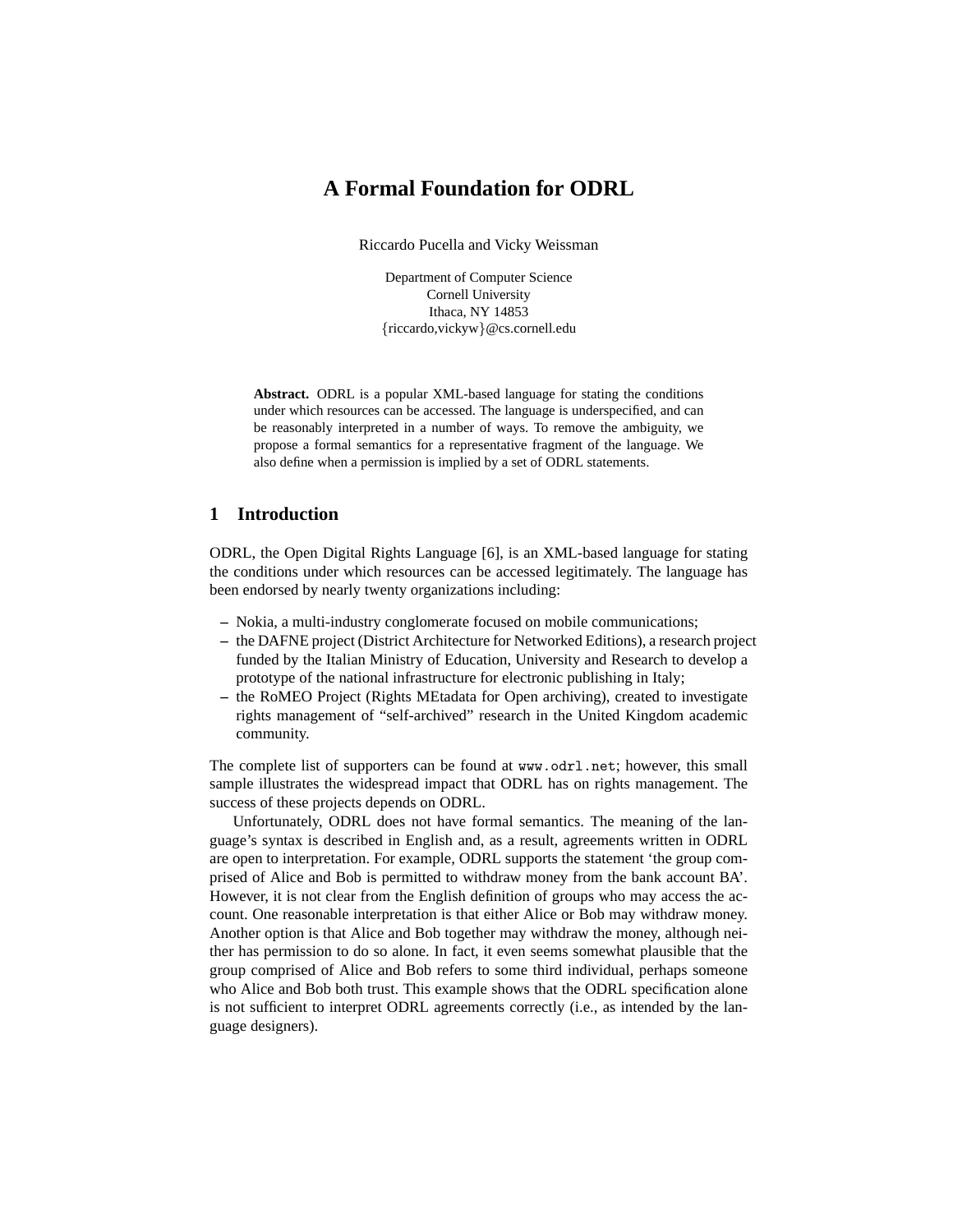To address this problem, we give a formal semantics to ODRL. Our particular interest is in understanding whether or not an agreement implies a permission (or a prohibition). We propose a translation from the key components in ODRL to formulas in a fragment of many-sorted first-order logic with equality. Our semantics is consistent with the ODRL specification and discussions that we had with one of the language designers. There is not much more that can be done to verify our translation. In particular, we cannot prove that our semantics is correct, because the language is ambiguous. Also, we cannot compare our approach to others, because to the best of our knowledge, we are the first to give formal semantics to ODRL. Therefore, we do not view our approach as the final say in ODRL semantics; instead it is a first step towards an understanding of the language's subtleties and towards a universally recognized, formal foundation.

The rest of this abstract is organized as follows. In the next section, we present a representative fragment of ODRL. In Section 3, we give a semantics to this fragment by translating expressions in the language to formulas in first-order logic. For reasons of space, a detailed discussion of the implications of our semantics is left to the full paper.

## **2 The ODRL Language**

In this section we present a syntax for a representative fragment of ODRL. Because ODRL is an XML-based language, the syntax is convenient for automatic processing, but is somewhat verbose for human readers. To make our discussion more concise and intuitive, we present a modified version of the ODRL syntax. As we point out in Appendix A, there is an obvious correspondence between our syntax and ODRL's (when restricted to the appropriate fragment). We consider only a fragment of the language for brevity, as well as ease of exposition; we expect that our syntax and semantics can be readily extended to include the entire language. A summary of the main differences between our syntax and ODRL's is given at the end of this section.

The central construct of ODRL is an agreement. An agreement gives the policies (i.e., rules) under which a principal  $prin<sub>o</sub>$  allows another principal  $prin<sub>u</sub>$  to use an asset *a*, which is presumably owned by  $\text{prin}_o$ . Typically,  $\text{prin}_o$  is called the agreement's owner and  $prin_u$  is called the agreement's user. For example, suppose that an agreement says *the Disney Corp. allows Alice to play 'Finding Nemo', if she first pays five dollars*. Then, the owner is the Disney Corp., the user is Alice, the asset is 'Finding Nemo', and the policy is *the user may play the asset, if she pays five dollars*. We assume that the application provides a set Assets of assets and a set Subjects of subjects. A primitive principal in ODRL is a subject; a principal can also be a group (i.e., set) of principals. The permissions given to a group are given to each member of the group. More generally, a group in ODRL does not have an identity beyond its members. Thus, in the example presented in the introduction, both Alice and Bob may (individually) withdraw money from the bank account BA, if the group comprised of Alice and Bob may withdraw money from BA. We formally define the syntax of agreements and principals as follows, where ps is a policy set (defined later in the section).

**Agreements:**

 $agr ::=$  agreement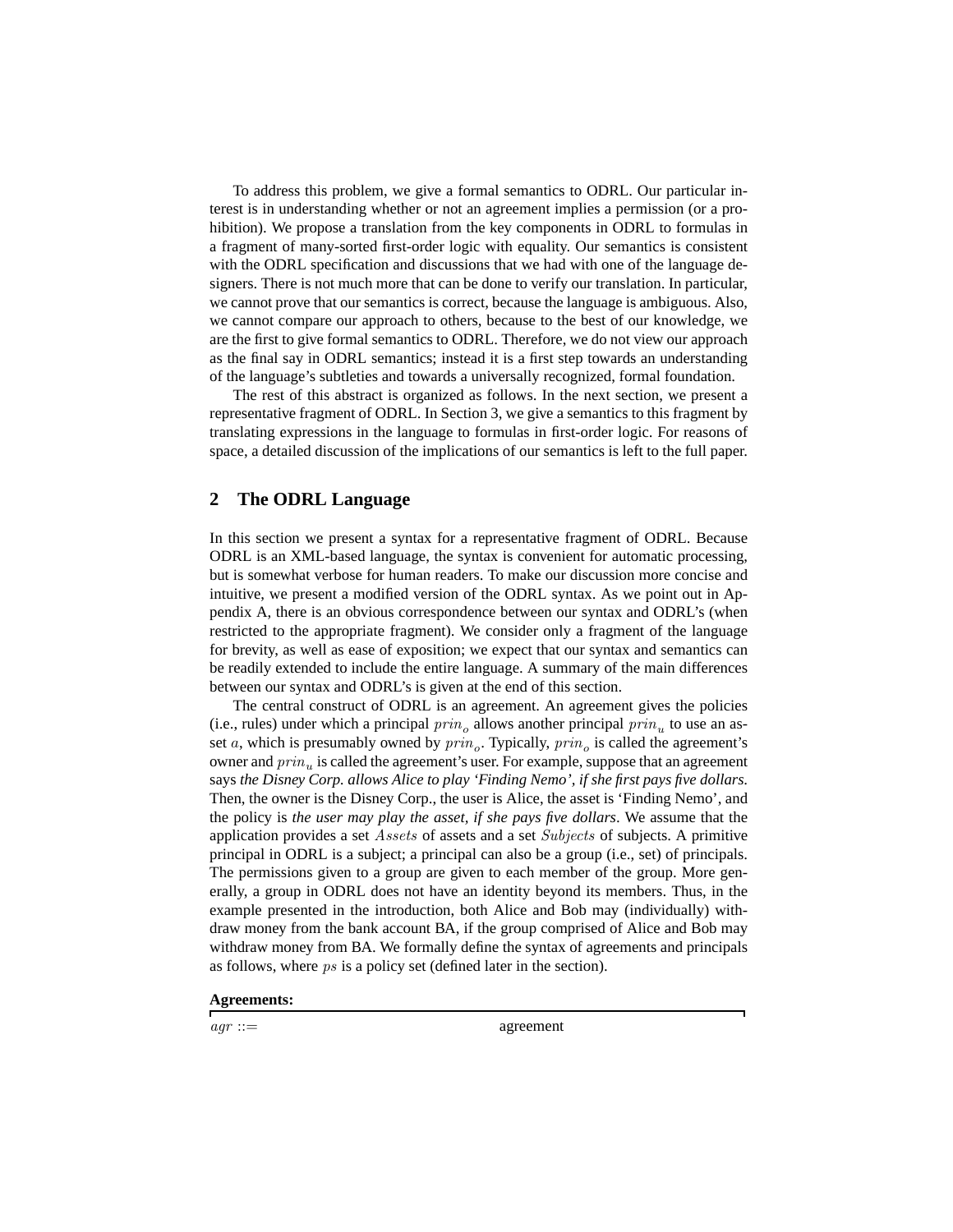| agreement                    |            |  |
|------------------------------|------------|--|
| between $prino$ and $prinn$  |            |  |
| about $a$                    |            |  |
| with $ps$                    |            |  |
| $prin ::=$                   | principal  |  |
| S                            | individual |  |
| $\{prin_1, \ldots, prin_m\}$ | group      |  |
| $a \in Assets$               | asset      |  |
| $s \in Subjects$             | subject    |  |
|                              |            |  |

An agreement refers to a policy set. A policy set is any number of prerequisites and a policy. Roughly speaking, if all of the prerequisites are met, then the policy holds and is taken into consideration when answering questions about what is and what is not permitted. In addition, a policy set can be tagged as being *exclusive*. An exclusive policy set indicates that only the agreement's user (either the subject or the members of the set) may perform the actions regulated by the policy set. Every other principal is forbidden from doing the regulated actions. Policy sets are closed under conjunction, disjunction, and exclusive-or. Conjunctions allow for more than one policy set to appear in an agreement. Disjunctions are useful, because they allow a degree of flexibility when honoring agreements. For example, suppose that Alice has the right to print a file on either printer-1, printer-2, or printer-3. Under the corresponding agreement, Alice may always print the file, but the choice of printers is not hers; it might change with each printing based on the load of the printers or some other criteria. As for the exclusive-or, this construct is well-suited to agreements such as *Alice may view the low resolution version of the movie five times or the high resolution twice*. We define the syntax of a policy set as follows, where  $p$  is a policy (defined later in the section).

| <b>Policy Sets:</b> |  |
|---------------------|--|
|---------------------|--|

| $ps ::=$                               | policy set                                 |
|----------------------------------------|--------------------------------------------|
| $prq_1 \ldots prq_m \longrightarrow p$ | primitive policy set $(m \geq 0)$          |
| $prq_1 \ldots prq_m \longmapsto p$     | primitive exclusive policy set $(m \ge 0)$ |
| and $[ps_1, \ldots, ps_m]$             | conjunction ( $m \geq 1$ )                 |
| $\mathsf{or}[ps_1,\ldots,ps_m]$        | disjunction ( $m \geq 1$ )                 |
| $\mathsf{xor}[ps_1, \ldots, ps_m]$     | exclusive disjunction ( $m \ge 1$ )        |
|                                        |                                            |

We abbreviate a policy set of the form  $\longrightarrow p$  (i.e., one with no prerequisites) as p.

A policy is a set of prerequisites and an action. If all of the prerequisites are met, then the policy says that the agreement's user may perform the action to the agreement's asset. As with policy sets, a policy can be a conjunction, disjunction, or exclusiveor of policies. We tag policies with an identifier (taken from a set PolIds). It will be necessary, when dealing with counts and payments, to identify the policy to which the count or payment apply. For example, if Bob gives the bank \$500, we need to know if the money should go towards the policy concerning the car payment or the one concerning the mortgage. We will sometimes omit the identifier if it is not relevant to our examples. Also, we abbreviate  $\implies$  act, which is a policy that does not have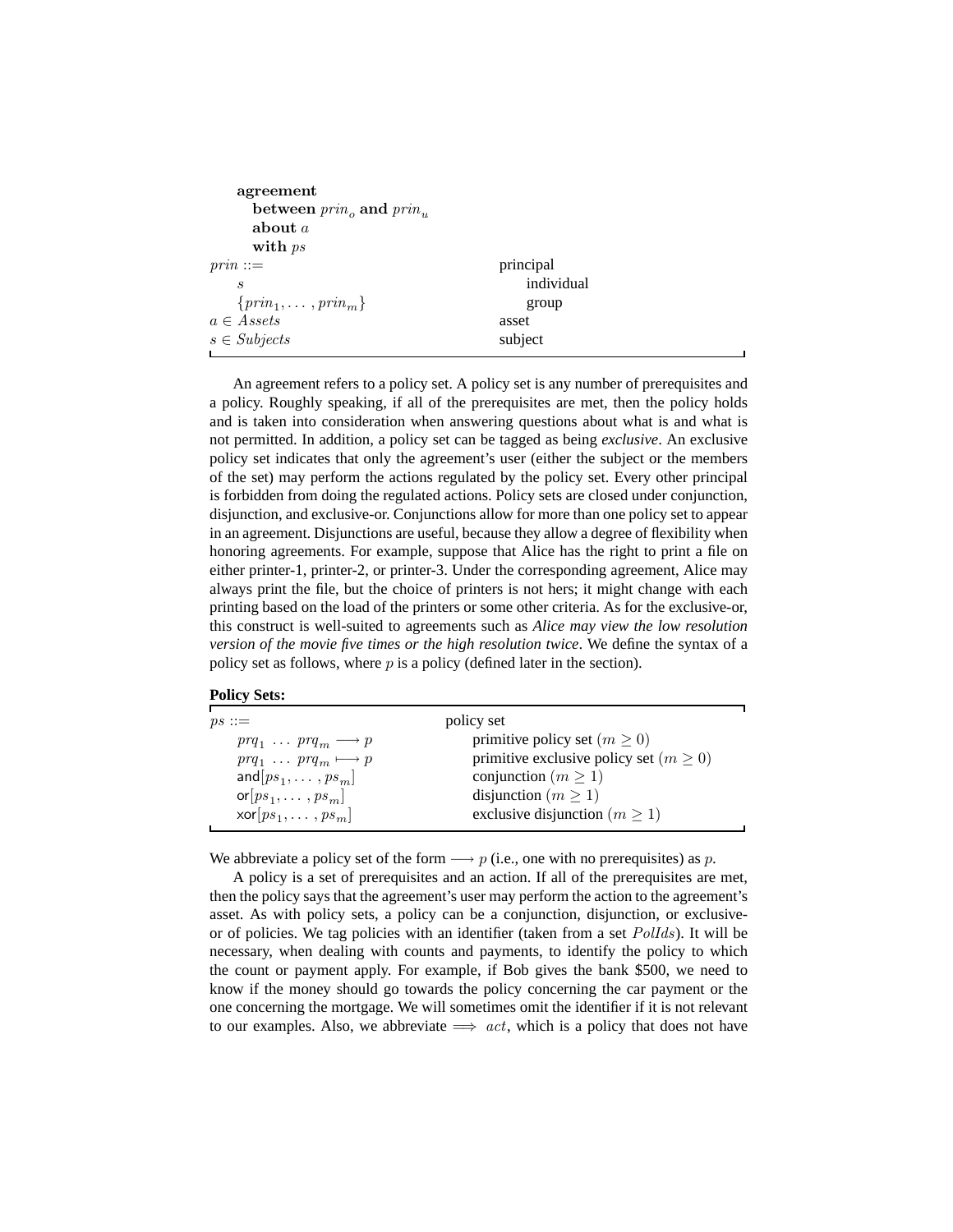prerequisites, as act. Finally, for the purposes of this discussion, we restrict the set of actions to play, print, and display. The syntax for policies and actions are given below.

**Policies:**

| $p ::=$                                       | policy                              |
|-----------------------------------------------|-------------------------------------|
| $prq_1 \ldots prq_m \Longrightarrow_{id} act$ | primitive policy ( $m \geq 0$ )     |
| and $[p_1, \ldots, p_m]$                      | conjunction ( $m \ge 1$ )           |
| or $[p_1, \ldots, p_m]$                       | disjunction ( $m \ge 1$ )           |
| $\mathsf{xor}[p_1, \ldots, p_m]$              | exclusive disjunction ( $m \ge 1$ ) |
| $act ::=$                                     | action                              |
| play                                          | play asset                          |
| print                                         | print asset                         |
| display                                       | display asset                       |
| $id \in Pollds$                               | policy identifier                   |
|                                               |                                     |

A prerequisite is either a constraint, a requirement, or a condition. Constraints are facts that are outside the user's influence. For example, there is nothing that Alice can do to meet the constraint *the user is Bob*. Requirements are facts that are typically within the user's power to meet. For example, Alice can meet the requirement *the user has paid five dollars* by making the payment. Although the distinction between constraints and requirements is not relevant when answering questions about what is and is not permitted, we remark that it is useful for other types of queries. In particular, it provides key information when determining what a principal can do to obtain a permission. Finally, conditions are constraints that must *not* hold. The statement *the user is not Bob* is an example of a condition. We now consider each of these prerequisites in turn.

Our fragment of ODRL includes two primitive forms of constraints, users and counts. A user constraint is a principal *prin*; the constraint is met by every subject in  $prin<sub>u</sub>$  (the agreement's user) that is also a subject in  $prin$ . A count constraint is parameterized by an integer that indicates the number of times a policy or policy set is used to justify an action performed by some principal  $prin_c$ . If a user constraint  $prin$ appears alongside the count constraint, then  $prin_c$  is  $prin$ , otherwise, it is  $prin_u$  (the agreement's user).

*Example 2.1.* Consider an agreement in which the user is {Alice, Bob, Charlie}. The policy

$$
\text{count}[5] \Longrightarrow \text{print}
$$

says that if Alice, Bob, and Charlie have used the policy to justify the print action  $a, b$ , and c times respectively, then any of them may do so again if  $a + b + c \leq 5$ . On the other hand, the policy

Alice 
$$
count[5] \implies print
$$

says that if Alice has used the policy to justify the print action  $\alpha$  times, she may do so again if  $a \leq 5$ . A count constraint that appears in a policy set is interpreted in a similar way. The policy set

$$
count[5] \longrightarrow and[print, display]
$$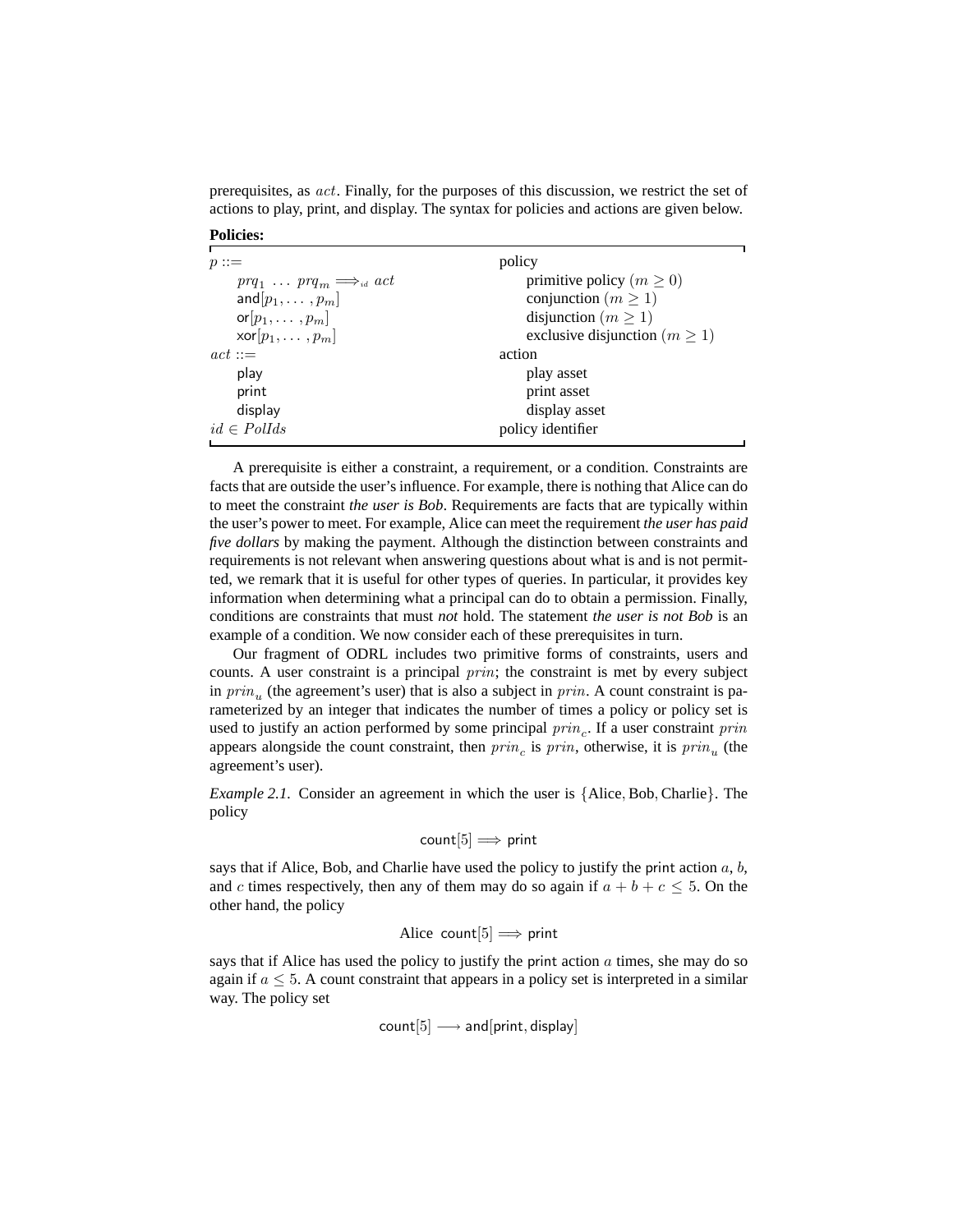says that if Alice, Bob, and Charlie have used the policy to justify the print action  $a_p$ ,  $b_p$ , and  $c_p$  times respectively, and have used the policy to justify the display action  $a_d$ ,  $b_d$ , and  $c_d$  times respectively, then any of them may display or print again if  $a_p + b_p +$  $c_p + a_d + b_d + c_d \leq 5$ . On the other hand, the policy set

 ${ \{ \text{Alice}, \text{Bob} \} }$  count $[5] \longrightarrow \text{and} [ \text{print}, \text{display}]$ 

says that if Alice and Bob have used the policy to justify the print action  $a_p$  and  $b_p$ times respectively, and have used the policy to justify the display action  $a_d$  and  $b_d$  times respectively, then either of them may do so again if  $a_p + b_p + a_d + b_d \leq 5$ .

A constraint forEachMember takes a principal prin (usually a group) and a list of constraints and indicates that these constraints hold for each principal in *prin*, taken individually.

There are two primitive requirements, prePay and attribution. The prePay requirement takes an amount of money; it is met if the user pays the money before trying to perform the action. The attribution requirement takes a subject s; it is met if during the execution of the action, s is properly acknowledged (e.g., as the writer, producer, etc.). (The ODRL specification does not explain how a user can make an acknowledgement.) The set of requirements is closed under the inSequence construct, which says the requirements must be met in a particular order (e.g., acknowledge, then pay), and under the anySequence construct, which says the requirements can be met in any order.

Finally, conditions are constraints and policies that must not hold. For example, a condition could specify that the user is not Alice or that the user is not permitted to play 'Finding Nemo'. Notice that, because of the exclusion tag, the notion of "not permitted" is ambiguous. The statement *Alice is not permitted to play 'Finding Nemo'* could mean that Alice does not have explicit permission or it could mean that Alice is explicitly forbidden. Which interpretation is made can effect which permissions are granted and, thus, the distinction is important. Since the ODRL specification does not address this issue, we define a policy condition to hold if the permission is not granted. In the next section, we show that this choice leads to a more intuitive semantics, and also simplifies our translation. The syntax for prerequisites is given below.

| prerequisite                                |
|---------------------------------------------|
| constraint                                  |
| requirement                                 |
| condition                                   |
| constraint                                  |
| principal                                   |
| constraint distribution ( $m \geq 1$ )      |
| number of executions ( $n \in \mathbb{N}$ ) |
| requirement                                 |
| prepayment ( $r \in \mathbb{R}_+$ )         |
| attribution to subject s                    |
| ordered constraints $(m \ge 1)$             |
|                                             |

**Prerequisites:**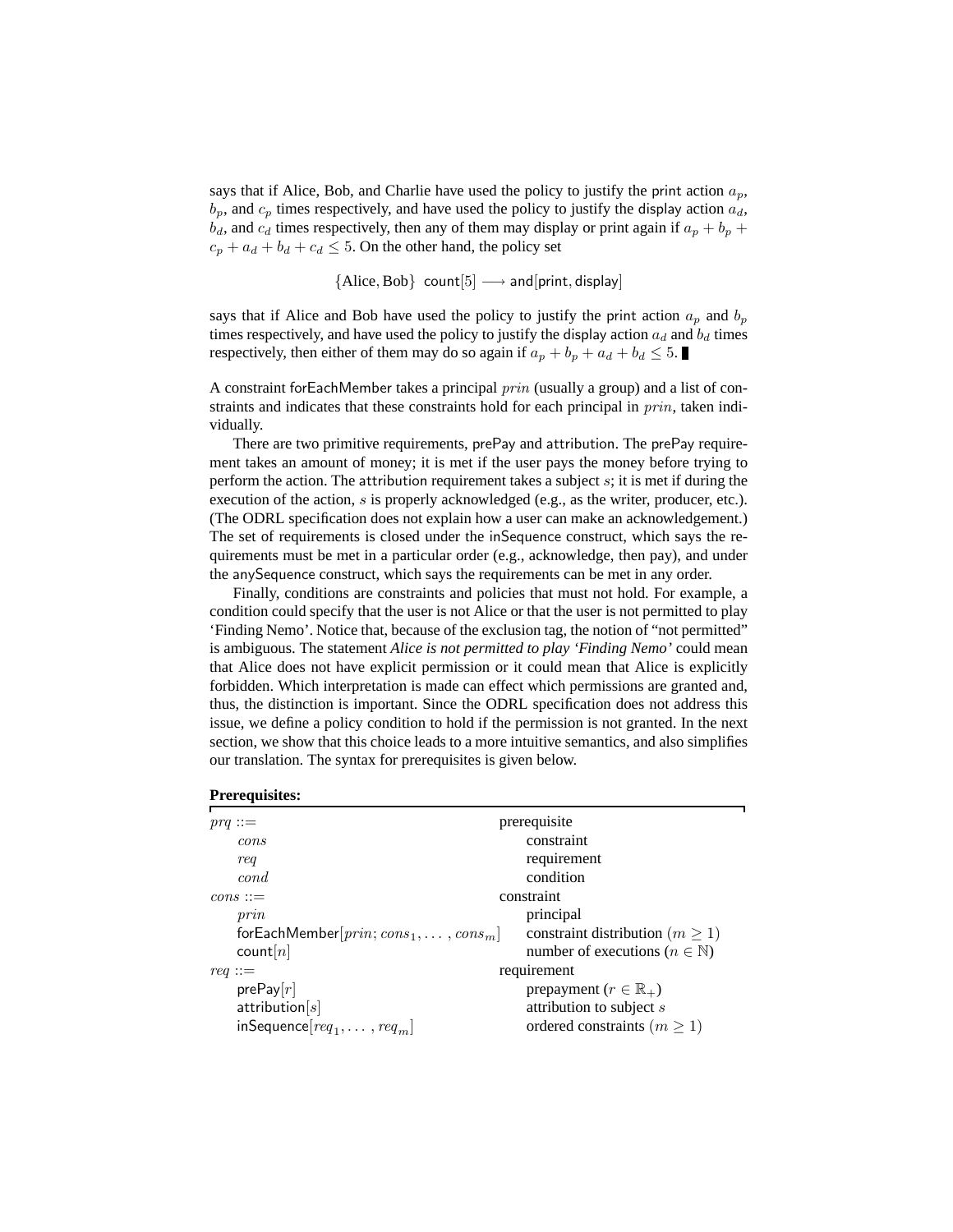| anySequence[ $req_1, \ldots, req_m$ ] | unordered constraints $(m \ge 1)$ |  |
|---------------------------------------|-----------------------------------|--|
| $cond ::=$                            | condition                         |  |
| not[ps]                               | suspending policy set             |  |
| not[cons]                             | suspending constraint             |  |
|                                       |                                   |  |

*Example 2.2.* Consider the following agreement:

agreement between Richard and {Alice, Bob} about ebook  $\textbf{with count}[10] \longrightarrow \textsf{and}[\textsf{forEachMember}[\{Alice, Bob\}; \textsf{count}[5]] \Longrightarrow_{\textit{id}_1} \textsf{display},$  $\overline{\textsf{forEachMember}}[\{Alice, Bob\}; \textsf{count}[1]] \Longrightarrow_{\scriptstyle{\textit{id}_2}} \textsf{print}]$ 

Intuitively, the agreement says that Alice and Bob are given the following rights: they may each display the asset ebook up to five times, and they may each print it once. However, the total number of actions, either displays or prints, done by Alice and Bob may be at most ten.

*Example 2.3.* Consider the following agreement:

agreement between Richard and {Alice, Bob} about latestJingle with inSequence[prePay[5.00], attribution $[Charlie]] \longmapsto$  $(Alice count[10] \Longrightarrow_{id} play)$ 

Intuitively, the agreement says that after paying \$5 and then acknowledging Charlie, Alice is permitted to play the asset *latest Jingle* up to ten times. Moreover, any subject that is neither Alice nor Bob is forbidden from playing latestJingle. (Bob's right is unregulated.) $\blacksquare$ 

As mentioned at the beginning of this section, the syntax presented here is not identical to the one given in the ODRL document. The key differences are discussed below.

**Offers.** In addition to agreements, ODRL supports offers, which are essentially agreements without users. Intuitively, an offer is a contract (governing the use of an asset) that has yet to be accepted by a user; once accepted, it becomes an agreement. We can interpret offers in a manner that is similar to our interpretation of agreements.

**Permissions versus Policies.** The ODRL document uses the term *permission* to refer to actions, policies, and policy sets, as defined here. We introduce the distinction to clarify the exposition and to emphasize the two-tier structure of ODRL. Notice that it is the two layers in the framework that allow a prerequisite to apply to multiple policies. These two layers already appear in the XML-based syntax of ODRL, although the term permission is used for both layers.

**Contexts.** ODRL uses contexts to assign additional information to agreements, prerequisites, and other entities. A context might include a unique identifier, a humanreadable name, an expiration date, and so on. We represent the context elements that are included in our fragment directly in the syntax. Adding full contexts to our syntax is straightforward, but it does not add any insight. In fact, it obfuscates the main issues.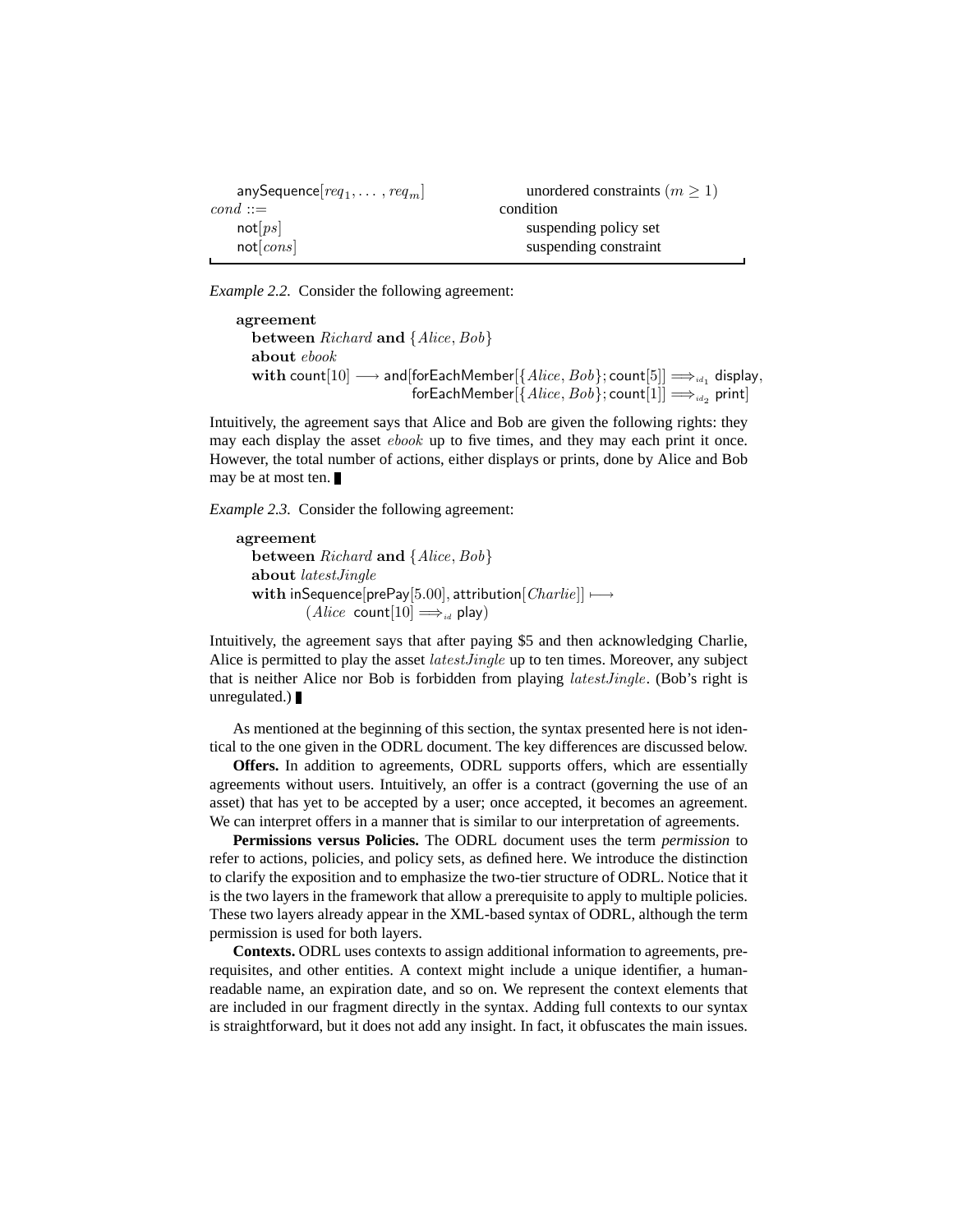**Prerequisites.** Payments and other requirements in ODRL take a number of arguments. For instance, payments can take an amount and a percentage to be collected for taxes. We restrict every prerequisite to at most one argument for simplicity; it is easy to extend our approach to include multiple arguments. ODRL also supports nested constraints, that is, constraints that apply to other constraints. These can be handled in a manner similar to that used for forEachMember.

**Sequences and containers.** In ODRL, sequences (inSequence, anySequence) and containers (and, or, xor) apply to a number of entities. For simplicity, we associate containers with policies and policy sets, and associate sequences with requirements. The general case is a straightforward extension.

**Right holders.** In ODRL, right holders have a royalty annotation, indicating the amount of royalty that they receive. This does not reflect an obligation on the part of the agreement's user, since payment obligations are captured by requirements. Instead, the annotations record how the payments are distributed. Since we are primarily interested in capturing permissions, we do not consider royalty annotations, and as a result, do not distinguish right holders from other principals.

**Revocation.** Finally, the ODRL document mentions revocation, however it is not clearly defined. A revocation invalidates a previously established agreement. Unfortunately, answers to key questions, such as who can revoke an agreement, under what conditions, and subject to what penalties, are not discussed in the ODRL document. As it stands, a revocation simply indicates that an agreement has been nullified, and thus may be ignored.

## **3 A Semantics in First-Order Logic**

In this section, we formalize the intuitive description of ODRL given in Section 2. Specifically, we present a translation from agreements to formulas in many-sorted firstorder logic with equality. For the rest of this discussion, we assume knowledge of many-sorted first-order logic at the level of Enderton [3]. More specifically, we assume familiarity with the syntax of first-order logic, including constants, variables, predicate symbols, function symbols, and quantification, with the semantics of first-order logic, including relational models and valuations, and with the notion of satisfiability and validity of first-order formulas.

We assume sorts Actions, Subjects, Reals, Assets, PolIds, and SetPolIds (for sets of policy identifiers). Since we need to reason about time, we assume that time is represented by real numbers, and occasionally refer to the sort Reals as the sort Times.

The vocabulary includes:

- **–** A predicate **Permitted** on Subjects×Actions×Assets. The literal **Permitted**(s, act, a) means s is permitted to perform action act on asset a.
- $-$  A predicate **Paid** on Reals  $\times$  SetPolIds  $\times$  Times. The literal **Paid** $(r, P, t)$  means an amount r was paid at time t towards the policy set  $P$ .
- **–** A predicate **Attributed** on *Subjects*  $\times$  *Times*. The literal **Attributed**(*s, t*) means s was acknowledged at time t.
- **–** Constants of sort PolIds, SetPolIds, Subjects, and Assets; we also assume constants *play*, *display*, and *print* of sort Actions.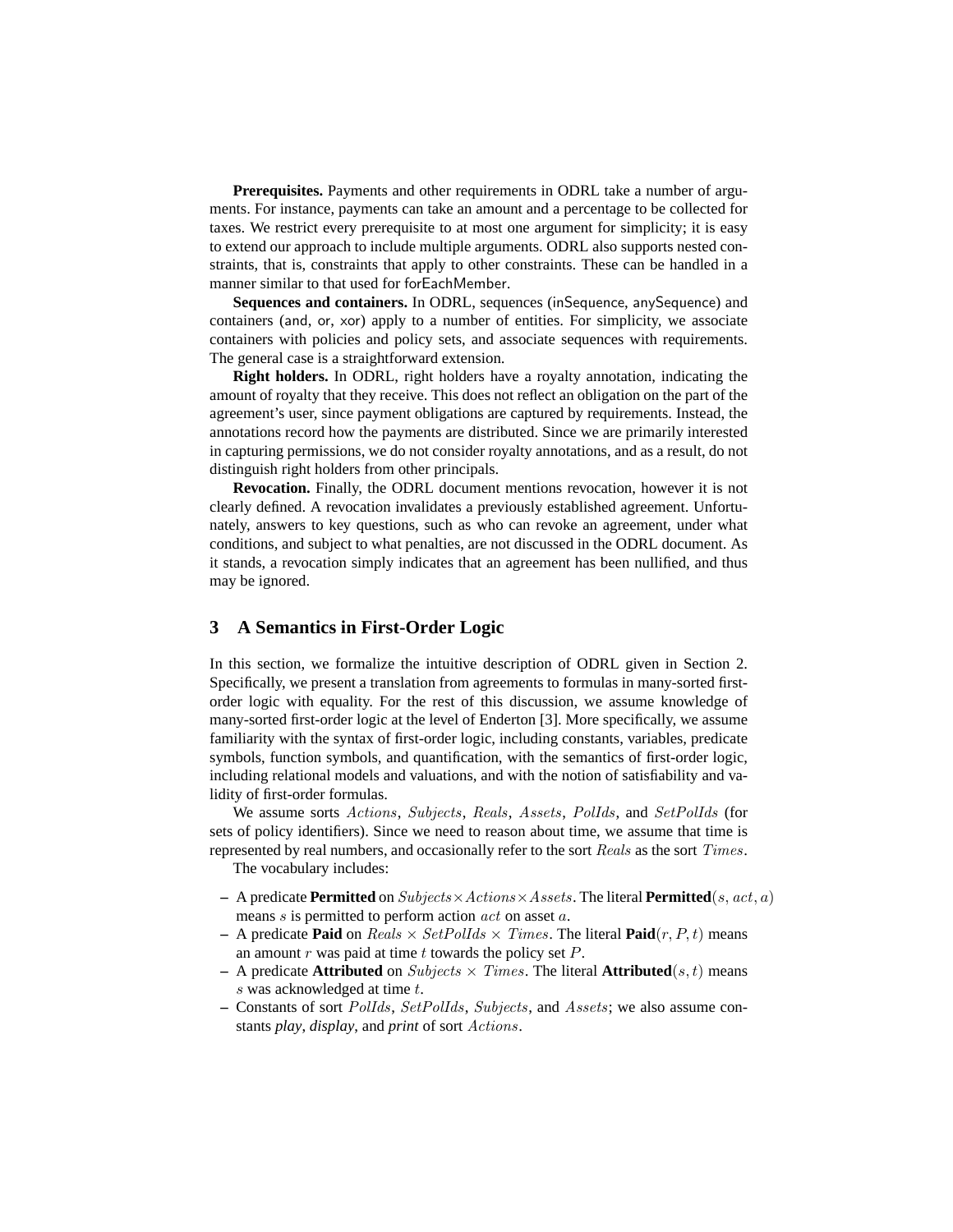- $-$  A function *count* : Subjects  $\times$  PolIds  $\rightarrow$  Reals. Intuitively, *count*(s, id) is the number of times the policy with identifier  $id$  is used by subject s to justify an action.
- **–** Standard functions for addition and comparison of real numbers.

We write  $t < \infty$  as an abbreviation for **true** (for all t of sort *Reals*).

Before presenting the translation, we define some useful auxiliary functions. The function principals takes a principal and returns the set of principals that are members of a group, or a singleton set if the principal is an individual subject. The function subjects takes a prerequisite; if the prerequisite is a user constraint  $prin$ , then subjects returns the set of subjects in  $prin$ ; otherwise, it returns the full set  $Subjects$ . (Intuitively, subjects (prq) describes the constraint on subjects that prq imposes.) Finally, the function *ids* takes a policy  $p$ , and returns the set of policy identifiers that are mentioned in  $p$ .

#### **Extracting Principals, Subjects, and Policy Identifiers:**

principals(s)  $\triangleq \{s\}$  $principals({\{prin_1, \ldots, prin_k\}}) \triangleq {\{prin_1, \ldots, prin_k\}}$  $subjects(prq) \triangleq$  $\sqrt{ }$ <sup>J</sup>  $\mathcal{L}$  $\{s\}$  if  $prq = s$  $\bigcup_{i=1}^{k} \textit{subjects}(\textit{prin}_i) \text{ if } \textit{prq} = \{\textit{prin}_1, \dots, \textit{prin}_k\}$ Subjects otherwise  $ids(pr_1 \ldots pr_m \Longrightarrow_{id} act) \triangleq \{id\}$  $ids(\text{and}[p_1, \ldots, p_m]) \triangleq \bigcup_{i=1}^mids(p_i)$  $ids($ **or** $[p_1, \ldots, p_m]) \triangleq \bigcup_{i=1}^mids(p_i)$  $ids(\text{xor}[p_1, \ldots, p_m]) \triangleq \bigcup_{i=1}^mids(p_i)$ 

We present the translation inductively on the structure of the agreement. Intuitively, an agreement is translated into a formula of the form  $\forall x(P(x))$ , where  $P(x)$  is a Boolean combination of formulas of the form prereqs $(x) \Rightarrow$  **Permitted** $(x, act, a)$  and x is a variable of sort Subjects that is free in  $P(x)$ .

| <b>Translation of Agreement</b> agr to Formula $\llbracket agr \rrbracket$ :                                                              |  |
|-------------------------------------------------------------------------------------------------------------------------------------------|--|
|                                                                                                                                           |  |
| <b>a</b> greement between $\text{prin}_o$ and $\text{prin}_u$ about a with $ps \rVert \triangleq \forall x (\rVert ps \rVert^{prin}_x)^a$ |  |

Note that  $prin<sub>o</sub>$  is not involved in the translation. This is in keeping with the ODRL specification, which assumes each agreement was issued legitimately, and thus the particular identity of the agreement's owner is irrelevant.

The translation of a policy set ps is a formula  $[ps]_x^{prin_u,a}$ , where  $prin_u$  is the agreement's user, a is the asset, and x is a variable of sort Subjects. A (nonexclusive) primitive policy set  $prq_1 \ldots prq_k \longrightarrow p$  translates to an implication: if the prerequisites hold, then the policy holds. A primitive policy set that is exclusive is translated as a primitive policy set in conjunction with a clause that captures the prohibition (i.e., every subject that is not mentioned in the agreement's user is forbidden from performing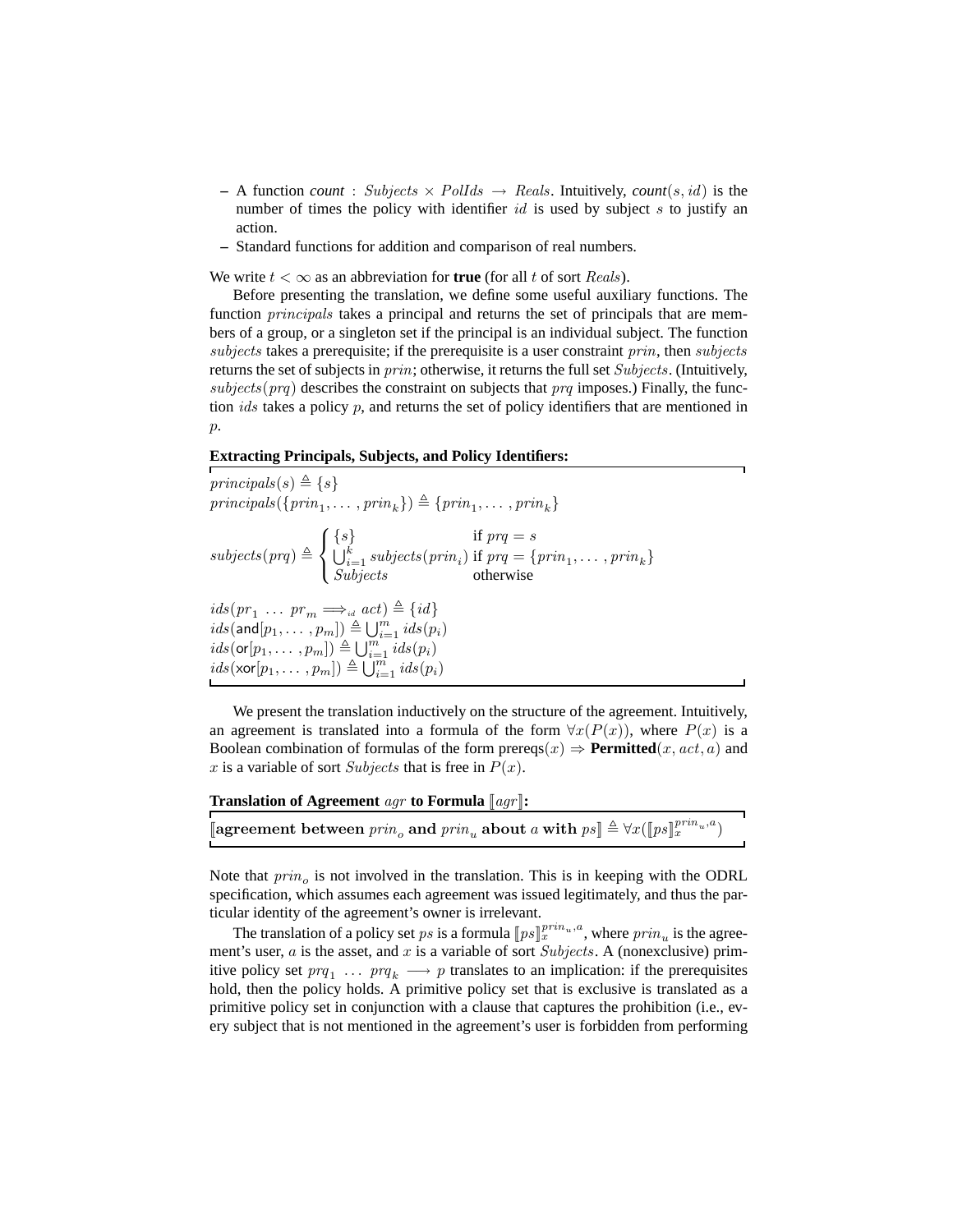the actions). Boolean combinations of policy sets translate to Boolean combinations of the corresponding formulas. (In the translation, we follow the convention that  $\bigwedge_{i=1}^{m} \varphi_i$ is **true** when  $m = 0$ .)

**Translation of Policy Set**  $ps$  **to Formula**  $[\![ps]\!]_x^{prin_u,a}$  :

 $[\![prq_1 \ \ldots \ prq_m \longrightarrow p]\!]_x^{prin_u,a} \triangleq [\![prin_u]\!]_x \Rightarrow \left(\bigwedge_{i=1}^m [\![prq]\!]_x^{ids(p),S}\right) \Rightarrow [\![p]\!]_x^{+,prin_u,a}$ where  $S = \textit{subjects}(\textit{prin}_u) \cap (\bigcap_{i=1}^m \textit{subjects}(\textit{prq}_i))$  $[\![prq_1 \ \ldots \ prq_m \longmapsto p]\!]_x^{prin_u,a} \triangleq (\llbracket \prin_u \rrbracket_x \Rightarrow \left( \bigwedge_{i=1}^m [\![prq]\!]_x^{ids(p),S} \right) \Rightarrow [\![p]\!]_x^{+,prin_u,a}$  $\wedge (\neg [\mathit{prin}_u]_x \Rightarrow [\![p]\!]_x^{-,a})$ where  $S = \textit{subjects}(\textit{prin}_u) \cap (\bigcap_{i=1}^m \textit{subjects}(\textit{prq}_i))$  $[\![\mathsf{and}[ps_1, \ldots, \allowbreak ps_m]\!] \!]^{prin_u, a}_x \triangleq \textstyle \bigwedge_{i=1}^m [\![ps_i]\!]^{prin_u, a}_x$  $[\![\mathsf{or}[ps_1, \ldots, ps_m]\!]_{x}^{prin_u, a} \triangleq \bigvee_{i=1}^{m} [\![ps_i]\!]_{x}^{prin_u, a}$  $[\![\textsf{xor}[ps_1, \ldots, ps_m]\!] \!]_x^{prin_u, a} \triangleq \bigvee_{i=1}^m \Big( [\![\textsf{ps}_i]\!]_x^{prin_u, a} \wedge \Big( \bigwedge_{j=1, j\neq i}^m \neg [\![\textsf{ps}_j]\!]_x^{prin_u, a} \Big) \Big)$ 

The translation of policy sets refers to the following translation of principals. The formula  $[prin]_x$  is true if and only if the subject denoted by the variable x is one of the subjects in principal *prin*.

**Translation of Principal** prin **to Formula**  $[prin]_x$ **:** 

 $[s]_x \triangleq x = s$  $[\![\{ \operatorname{prin}_1, \ldots, \operatorname{prin}_k \}] \triangleq ([\![ \operatorname{prin}_1 ]\!]_x \vee \ldots \vee [\![ \operatorname{prin}_k ]\!]_x)$ 

The translation of policy sets also refers to the translation of policies. In fact, there are two translations for policies: a positive translation, where the permissions described by a policy are granted, and a negative translation, where they are forbidden. The positive translation of a policy p is a formula  $[\![p]\!]_x^{+,prin_u,a}$ , where  $prin_u$  is the user of the agreement,  $a$  is the asset, and  $x$  is the variable that ranges over the subjects. A policy of the form  $prq_1 \ldots prq_m \Longrightarrow act$  translates to an implication: if the prerequisites hold, then the subject represented by  $x$  is permitted to perform action  $act$  on asset  $a$ . As with policy sets, Boolean combinations of policies translate to Boolean combinations of the corresponding formulas.

Translation of Positive Policy  $p$  to Formula  $[\![p]\!]_x^{+,prin_u,a}$ :

 $\llbracket prq_1 \ \ldots \ prq_m \Longrightarrow_{\scriptscriptstyle id} act \rrbracket^{\pm,prin_u,a}_{x} \triangleq \left(\bigwedge_{i=1}^m \llbracket prq_i \rrbracket_{x}^{\{id\},S} \right) \Rightarrow \textbf{Permitted}(x,\llbracket act \rrbracket,a)$ where  $S = \textit{subjects}(\textit{prin}_u) \cap (\bigcap_{i=1}^m \textit{subjects}(\textit{prq}_i))$  $\begin{array}{l} [\![\mathsf{and}[p_1,\dots,p_m]]\!]_x^{+,prin_u,a}\triangleq {\textstyle\bigwedge_{i=1}^m}\llbracket p_i \rrbracket_x^{+,prin_u,a} \\ \lbrack\!\!\lbrack \mathsf{or}[p_1,\dots,p_m]\rrbracket_x^{+,prin_u,a}\triangleq {\textstyle\bigvee_{i=1}^m}\llbracket p_i \rrbracket_x^{+,prin_u,a} \end{array}$  $\llbracket \text{xor}[p_1, \ldots, p_m] \rrbracket_x^{+, prin_u, a} \triangleq \bigvee_{i=1}^m \left( \llbracket p_i \rrbracket_x^{+, prin_u, a} \wedge \left( \bigwedge_{j=1, j\neq i}^m \neg \llbracket p_j \rrbracket_x^{+, prin_u, a} \right) \right)$ 

The negative translation of a policy p is a formula  $[\![p]\!]_x^{-,a}$ , where a is the asset, and x is the variable that ranges over the subjects. If p is  $prq_1 \dots prq_m \implies act$ ,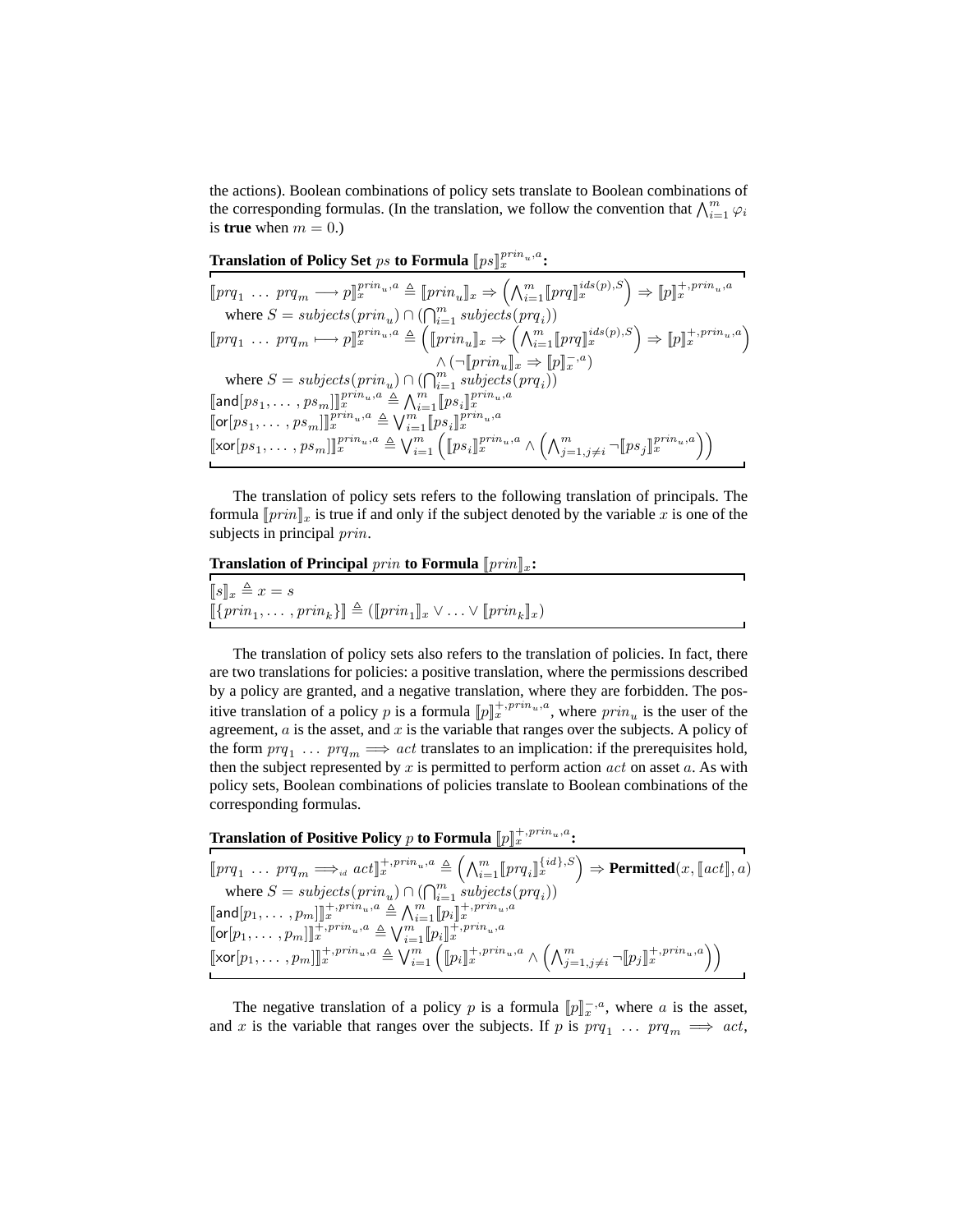then the translation simply forbids the action  $act$ . Roughly speaking, if p is a Boolean combination of policies, then the translation forbids all of the mentioned actions.

**Translation of Negative Policy**  $p$  **to Formula**  $[\![p]\!]_{x}^{−,a}$ **:** 

| $[\![prq_1 \ \ldots \ prq_m \Longrightarrow_{_{id}} act]\!]_{x}^{-,a} \triangleq \neg \text{Permitted}(x, [\![act]\!], a)$ |
|----------------------------------------------------------------------------------------------------------------------------|
| $[\![\textsf{and}[p_1,\ldots,p_m]\!]_{x}^{-,a} \triangleq \bigwedge_{i=1}^{m} [p_i]_{x}^{-,a}$                             |
| $[\![\mathsf{or}[p_1,\ldots,p_m]\!]_{x}^{-,a} \triangleq \bigwedge_{i=1}^{m} [p_i]_{x}^{-,a}$                              |
| $[\![\text{xor}[p_1, \ldots, p_m]\!] \!]_x^{-,a} \triangleq \bigwedge_{i=1}^m [ \![p_i]\!]_x^{-,a}$                        |

The positive and negative translations of policies use the following translation of actions, which simply returns the constant corresponding to the action.

**Translation of Action** act **to Term** [[act]]**:**

 $[$ [play]  $\triangleq$  *play*  $\llbracket$ display $\rrbracket \triangleq$  *display*  $\lceil$ print $\rceil \triangleq print$ 

The translations of policy sets and policies refer to a translation of prerequisites. The translation of a prerequisite  $prq$  is a formula  $[prq]_x^{I,S}$ , where I is a set of policy identifiers, S is a set of subjects, and x is a variable of sort Subjects. Intuitively, I includes (the identifier of) the policies that are implied by the prerequisites and  $S$  includes the subjects to which the prerequisites apply (the agreement's user, unless overridden by a user constraint). A user constraint *prin* translates to a formula that is true only if the current subject  $x$  is a member of  $prin$ . The translation of the other constraints is more complicated. A forEachMember constraint translates to a formula that is true if, intuitively, each constraint in forEachMember is met by each principal of the group. A count constraint translates to a formula that is true if the sum of the count of each subject in  $S$  and each policy identifier in  $I$  is no more than the specified integer.

Requirements have a significantly different translation than other prerequisites, because of their dependence on time. (As an example of this dependence, recall that inSequence[prePay[r], attribution[s]] holds if r was paid *before* attribution to s was given.) To handle time correctly, we translate  $[req]_x^{I,S}$  to  $\exists t ([req]_{t,\infty}^I)$ , where t is a variable of sort *Times*, and  $[req]_{t,t'}^I$  is an auxiliary translation that in some sense restricts the occurrences of events to the interval of time between t and t'. If req is a primitive requirement (i.e., a payment or attribution), then we translate  $[req]_{t,t'}^I$  to a formula that is true if the relevant payment or attribution occurred at time  $t$ . (For primitive requirements, the value of  $t'$  is irrelevant.) An inSequence requirement is satisfied if there exists appropriate successive times between  $t$  and  $t'$  at which each subrequirement is satisfied. Similarly, an anySequence requirement is satisfied if the subrequirements are satisfied in an arbitrary order between times  $t$  and  $t'$ .

Conditions are translated by negating the translation of either the policy set or the constraint specified as an argument. A negated policy set can refer to a different subject than the enclosing policy (or policy set). This ensures that we can interpret statements such as *If Alice is not permitted to play 'Finding Nemo', then Bob is permitted to borrow 'Finding Nemo'*. Notice that Bob may borrow the movie if Alice is not explicitly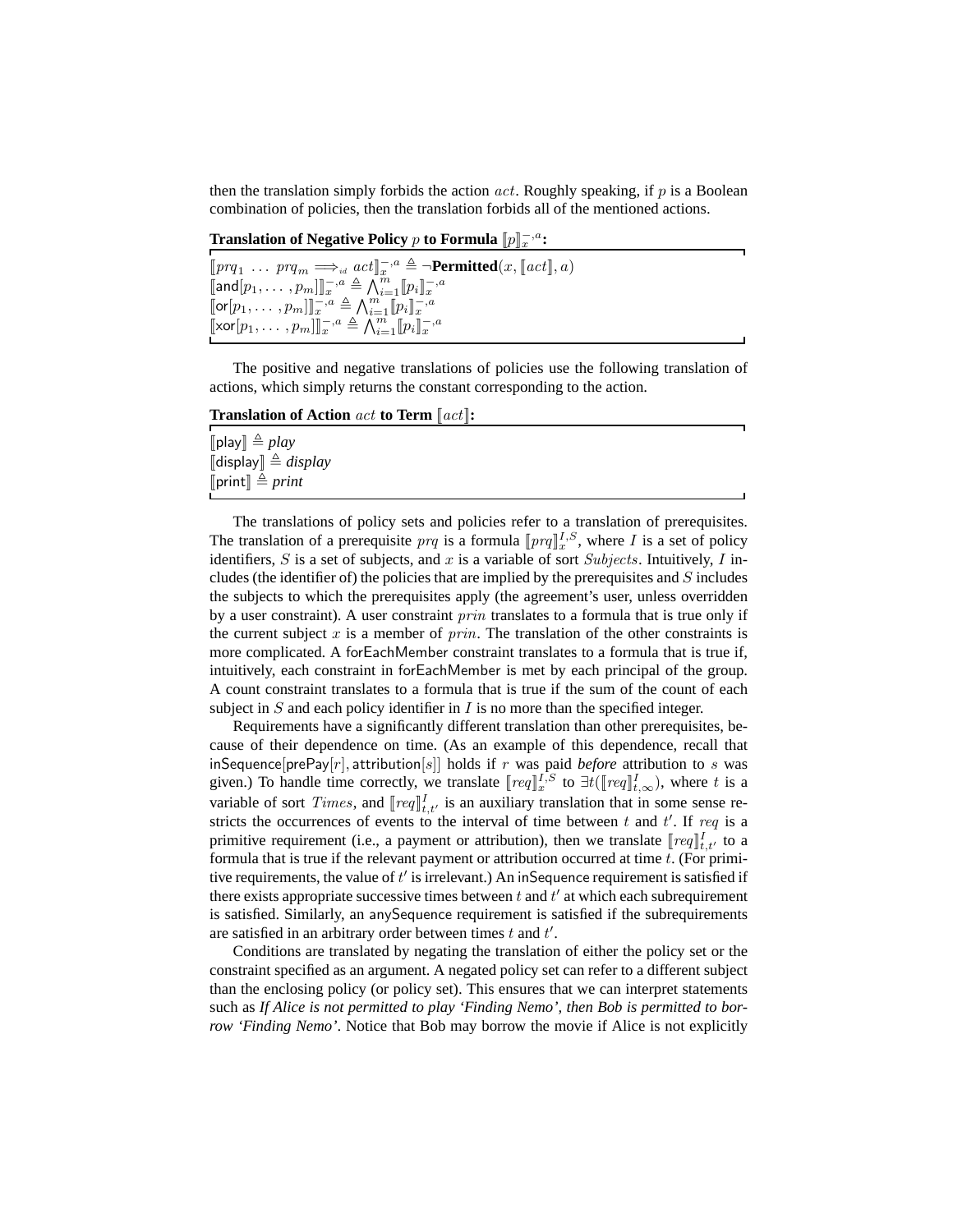permitted to play it; this is a consequence of our translation. The translation for requirements is given below, where we abbreviate  $\varphi(a_1) + \ldots + \varphi(a_k)$  as  $\sum_{a \in \{a_1, \ldots, a_k\}} \varphi(a)$ .

**Translation of Prerequisite**  $prq$  **to Formula**  $[prq]_x^{I,S}$ :

 $[\![prin]\!]_x^{I,S}\triangleq [\![prin]\!]_x$  $\llbracket \text{for} \textsf{EachMember}[prin; cons_1, \ldots, cons_m] \rrbracket_x^{I, S} \triangleq \bigwedge_{(prin', i) \in P_m} [\textit{cons}_i]_x^{I, subjects(prin')}$ where  $P_m = \text{principals}(\text{prin}) \times \{1, \ldots, m\}$  $\llbracket \mathsf{count}[n] \rrbracket_x^{I,S} \triangleq \Big( \sum_{(id,s) \in I \times S} count(s, id) \Big) \leq n$  $[\![\mathit{req}]\!]_x^{I,S} \triangleq \exists t (\llbracket \mathit{req} \rrbracket_{t,\infty}^{I})$ where  $[\![ \mathsf{prePay}[r] ]\!]_{t,t'}^I \triangleq \mathbf{Paid}(r,I,t)$  $\llbracket \mathsf{attribution}[s] \rrbracket_{t,t'} \triangleq \mathbf{Attributed}(s, t)$  $\llbracket \mathsf{inSequence}[req_1, \ldots, \mathit{req}_k] \rrbracket_{t_1, t_{k+1}}^I \triangleq$  $\exists t_{2} \ldots \exists t_{k} (t_{1} < \ldots < t_{k+1} \land \bigwedge_{i=1}^{k} [\text{req}_{i}]_{t_{i}, t_{i+1}}^{I})$  $[\![\mathsf{anySequence}[req_1, \ldots, \mathit{req}_k]\!]_{t,t'}^I \triangleq$  $\exists t_1 \ldots \exists t_k (\bigwedge_{i=1}^k (t_i \geq t \wedge t_i < t' \wedge [req_i]_{t_i,t'}^I))$  $[\![\mathsf{not}[ps]]\!]_x^{I,S} \triangleq \neg \forall y (\llbracket ps \rrbracket_y)$  $[\![\mathsf{not}[cons]]\!]_x^{I,S} \triangleq \neg [\![cons]\!]_x^{I,S}$ 

Notice that, according to our translation, the condition not  $[ps]$  could be met, even if ps does not appear as such in an agreement. This is because we might be able to infer ps. For example, consider the agreement that includes the the user  $\{Alice, Bob\}$ , the asset 'Finding Nemo', and the policy set

$$
and [not [Alice] \longrightarrow play, not [Bob] \longrightarrow play].
$$

Roughly speaking, the first policy says that Bob may play the movie and the second says that Alice may play it. From this agreement we can infer that Alice or Bob may play the movie. Therefore, this agreement implies a second one that includes the same user and asset, but its policy set is simply play; it follows that by creating the first agreement, the condition not[play] is violated.

Another subtlety arises in the interpretation of sequence requirements, particularly *nested* sequence requirements. To illustrate the issue, consider the nested requirement anySequence[inSequence[ $req_1, req_2], req_3]$ . What are the allowed sequences of requirements  $req_1,req_2$ , and  $req_3$ ? One possibility, the one we adopt, is that inSequence $[req_1,req_2]$ is met if  $req_1$  happens before  $req_2$ . Thus, the following sequences are allowed:  $req_1$   $req_2$   $req_3$ ,  $req_1$   $req_3$   $req_2$ , and  $req_3$   $req_1$   $req_2$ . Alternatively, one could say that inSequence  $[req_1, req_2]$ is met if  $req_1$  and  $req_2$  happen consecutively. Under this interpretation, only the following sequences are allowed:  $req_1$   $req_2$   $req_3$  and  $req_3$   $req_1$   $req_2$ . We can capture this last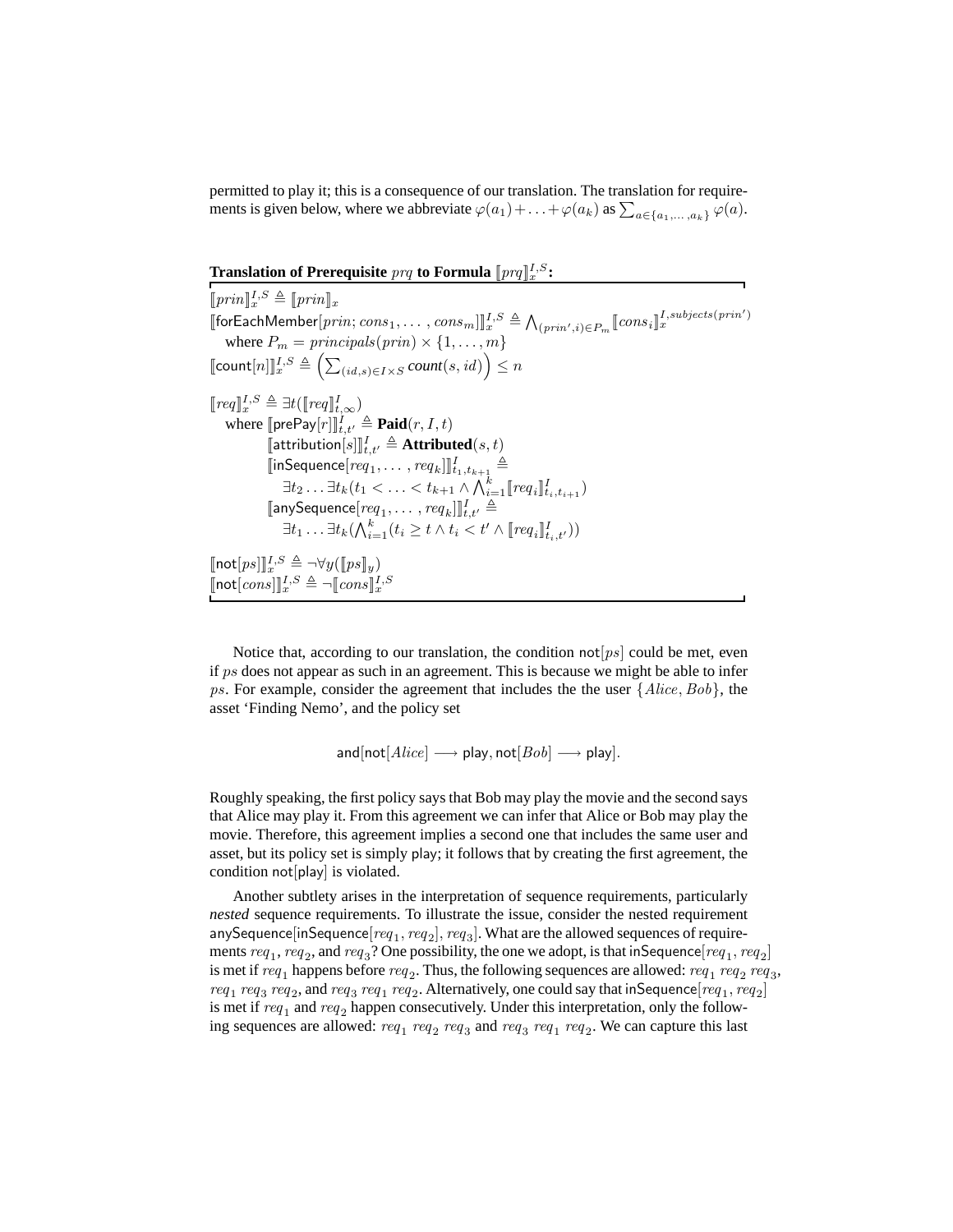interpretation by taking:

$$
\begin{aligned} \llbracket \text{anySequence}[req_1, \ldots, \textit{req}_k] \rrbracket^I_{t_1, t_{k+1}} &\triangleq \\ &\exists t_2 \ldots \exists t_k (t_1 < \ldots < t_{k+1} \land \bigvee_{\pi \in S_k} (\bigwedge_{i=1}^k \llbracket \textit{req}_{\pi(i)} \rrbracket^I_{t_i, t_{i+1}})), \end{aligned}
$$

where  $S_k$  is the set of all permutations of sets of k elements.

The translations presented above are admittedly complex. However, the translated agreements correspond rather closely to the original syntax. To illustrate this, we translate Examples 2.2 and 2.3 from Section 2.

*Example 3.1.* The agreement in Example 2.2 translates to the formula:

 $\forall x((x = Alice \lor x = Bob) \Rightarrow$ 

 $count(Alice, id_1) + count(Alice, id_2) + count(Bob, id_1) + count(Bob, id_2) \leq 10 \Rightarrow$  $(count(Alice, id_1) \leq 5 \land count(Bob, id_1) \leq 5 \Rightarrow$  **Permitted** $(x, display, ebook)$ )∧  $(count(Alice, id_2) \leq 1 \land count(Bob, id_2) \leq 1 \Rightarrow$  **Permitted** $(x, print, ebook))$ .

*Example 3.2.* The agreement in Example 2.3 translates to the formula:

 $\forall x((x = Alice \lor x = Bob) \Rightarrow$  $\exists t_1 \exists t_2(t_1 < t_2 \land \textbf{Paid}(5.00, t_1) \land \textbf{Attributed}(Charlie, t_2)) \Rightarrow$  $(x = Alice \land count(Alice, id) ≤ 10 \Rightarrow \text{Permitted}(x, play, latestJingle)) \land$  $(¬(x = Alice ∨ x = Bob) ⇒ ¬Permitted(x, play, latestJingle))).$ 

We are now in a position to formally define when an agreement implies a permission. In order to do this, we assume that there is an environment that includes all of the relevant facts about the world, such as when payments are made and the number of times a particular policy was used to justify a subject's action. More precisely, we assume a formula  $E$  that is conjunction of ground literals. Determining whether a subject s is permitted to perform action  $act$  to asset a under agreement  $agr$  in environment E amounts to asking if the formula  $E \wedge [aqr] \Rightarrow$  **Permitted**(s, act, a) is valid. Similarly, a subject s is forbidden to perform action  $act$  to asset a under agreement  $aqr$  in environment E if the formula  $E \wedge [aqr] \Rightarrow \neg$ **Permitted**(s, act, a) is valid. If neither formula is valid, then subject  $s$  is neither permitted nor forbidden to perform action act to asset a under agreement  $aqr$  in environment E. We can easily extend the definition to take several agreements into account. A subject  $s$  is permitted to perform action *act* to asset a under the agreements  $agr_1, \ldots, agr_n$  in environment E if the formula  $E \wedge [agr_1] \wedge \ldots \wedge [agr_n] \Rightarrow$  **Permitted**(*s*, *act*, *a*) is valid. Prohibitions are defined similarly.

Thus, the problem of deciding whether or not a particular subject is permitted or not to perform a certain action to a given asset under a set of agreements in an environment is reduced to the problem of deciding whether or not a formula of first-order logic is valid. In fact, we can be a little more precise, by noting that for all agreements  $agr$ , the formula  $E \wedge [aqr] \Rightarrow$  **Permitted**(s, act, a) is an existential first-order formula, where an *existential* first-order formula is a closed first-order formula that can be written in the form  $\exists x_1 \dots \exists x_k(\varphi)$  and  $\varphi$  is quantifier-free. Determining the validity of an existential formula is, in general, an undecidable problem. It may be possible to exploit the particular structure of agreements to prove that our queries can be answered.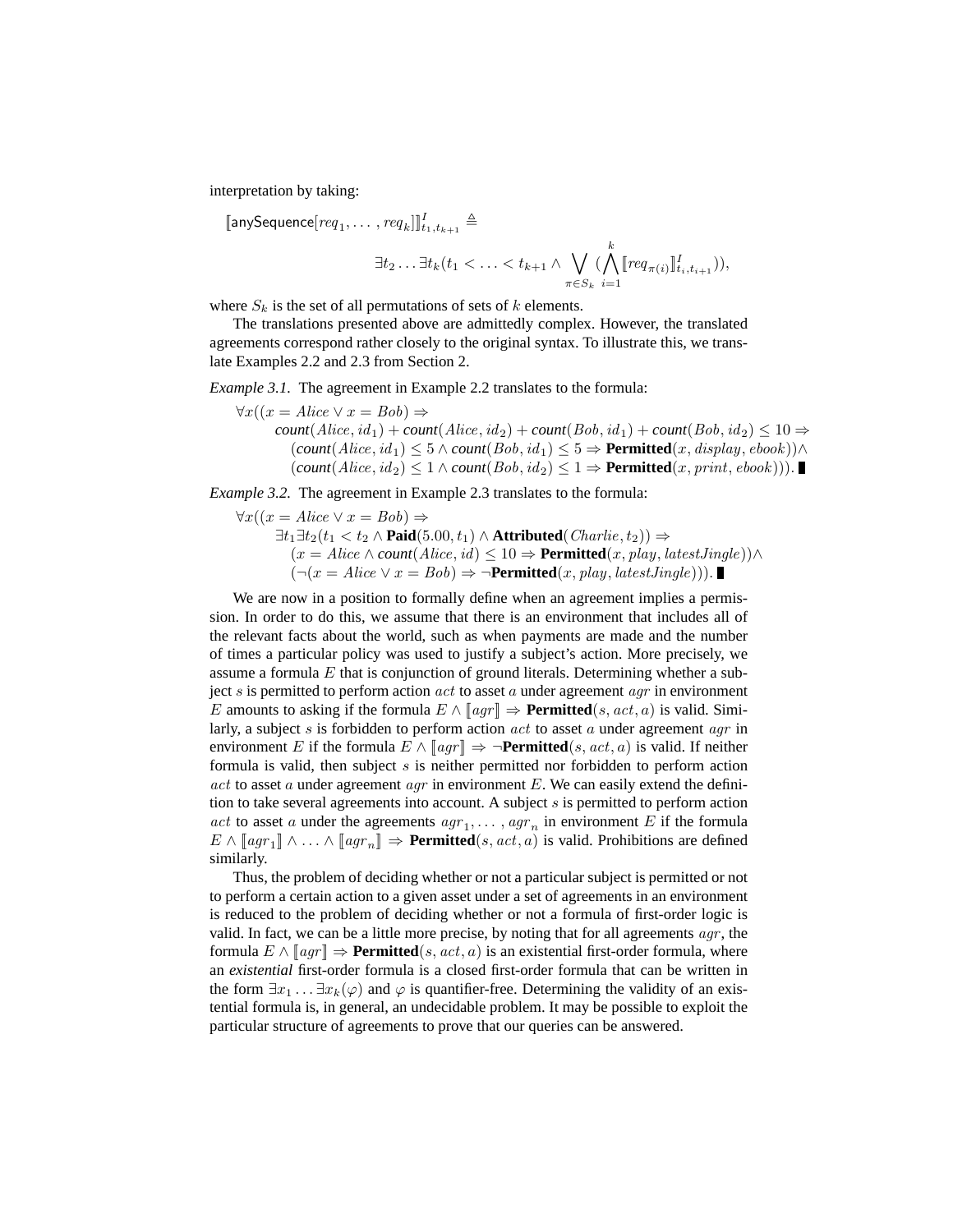## **4 Conclusion**

Languages for writing agreements typically fall into one of three categories: native languages, such as English, that cannot be interpreted by machines, XML-based languages [1, 6] that enjoy popular support by application writers, and formal logics [12, 9, 5] that are endorsed by computer scientists, because they have formal semantics (no ambiguity) and are tractable (queries can be answered typically in a low-order polynomial time). ODRL belongs to the second category. By providing formal semantics to a fragment of ODRL, we get the benefit of using a formal approach, namely no ambiguity, and we can begin to search for a tractable fragment. In this way, we get the best of both worlds.

The translation also allows us to compare ODRL with the formal approaches. For example, many of the languages in the Computer Science literature are based on a fragment of first-order logic called Datalog with Negation [10, 8, 2, 7]; others are based on Datalog with Constraints [11]. It is easy to show that ODRL's use of negation and functions cannot be duplicated in either of these fragments. Of course, the cost of the additional expressiveness on the language's tractability has yet to be determined; we hope to explore this issue in future work.

#### **Acknowledgments**

Thanks to Renato Iannella (Chief Scientist at IPR Systems when ODRL version 1.0 was released), who took the time to answer our questions about the interpretation of various ODRL constructions.

## **A XML-Based ODRL Syntax**

We stated in Section 2 that it is straightforward to translate from the XML-based syntax of ODRL to our syntax, at least for the fragment of ODRL that we support. To illustrate this translation, and to give an example of an agreement in XML, consider the following agreement, taken from [4]. (For readability, we have omitted namespace information.)

```
<agreement> <context> <uid> license-12345 </uid>
                      <pLocation> Sydney, Australia </pLocation>
                      <remark> Transacted by Example.Com </remark> </context>
  <asset> <context> <uid> rossi-12345 </uid> </context> </asset>
  <permission>
   <display>
      <constraint>
        <cpu> <context> <uid> Intel-12345 </uid> </context> </cpu>
      </constraint>
   </display>
   <print><constraint> <count> 2 </count> </constraint>
   </print>
   <requirement>
      <prepay>
        <payment> <amount currency="AUD"> 20.00</amount>
                  <taxpercent code="GST"> 10.00</taxpercent> </payment>
     </prepay>
    </requirement>
  </permission>
  <party> <context> <uid> msmith </uid>
                    <name> Mary Smith </name> </context>
  </party>
</agreement>
```